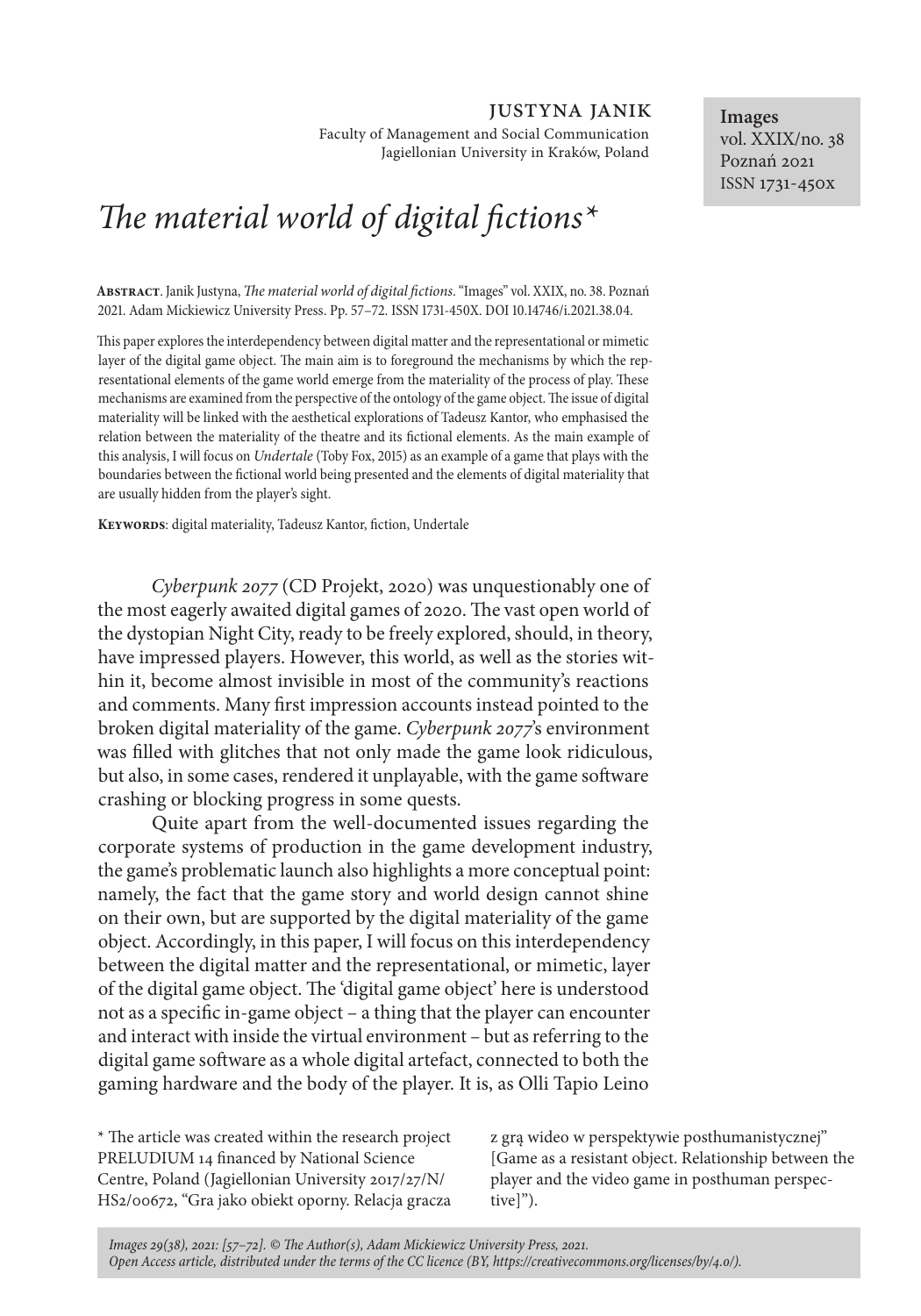suggests, a playable artefact, in which the materiality and the process of play are intertwined together. They cannot be separated, as is the case with other kinds of games, like, for example, board games. While, during a game of *Monopoly*, the player needs to internalise the rules in order to give meaning to the plastic and cardboard materials in the box and thereby enact the process of play, during a digital gameplay session, they are thrown into the gameplay situation, where they can act only within the premises of the gaming software, its digital materiality and the processes that run it.[**1**] Therefore, the digital game object can be perceived as a complex actant that bonds with the player in the process of play, which can be understood as a mechanism of communication.

The main aim of this paper is to foreground these mechanisms of communication by exploring the way that the representational elements of the game world emerge from the materiality of the process of play. This will not, however, be done from the perspective of poetics, but with a focus on the ontology of the game object. The digital game object, as a complex cultural and technological artefact, needs to be approached from a perspective that reflects that complex nature. Therefore, in my analysis, I will combine the work of Yuk Hui and Matthew G. Kirschenbaum to explore the issue of digital materiality, which I understand as an uninterrupted process of becoming of interconnected beings, which is not based on the substance they are made of. As for the question of fiction, I will follow the aesthetical exploration of Tadeusz Kantor, who, in his work, emphasised the relation between the materiality of the theatre and the illusion that is created by the text of the play. To combine those approaches with the question of in-game communication, I will use Tomasz Majkowski's exploration of the complexity of the multimodal nature of digital game language. This will make the argument that we can productively draw parallels between Kantor's theatrical ontology and the ontological situation that happens in digital games. As a main example of this analysis, I will focus on *Undertale* (Toby Fox, 2015), which is a game that plays with the boundaries between the fictional world being presented and the digital materiality elements which are usually hidden from the player's sight.

## **The digital materiality of the game object**

The idea of the digital game object seems to be premised on a dualistic understanding of its ontological status. On the one hand, it is treated as an object that we can buy and later install on our gaming equipment. The world 'play' points, however, to the fact that the game is also a process; by 'process' here, we can refer both to the process of play, as well as the algorithmic processes running in the game software. As I have mentioned above, the digital game is, after all, an artefact that is playable. But how can something that does not seem to be a physical object be ontologically involved with the phenomenon of materiality?

**[1]** O.T. Leino, *Death loop as a feature*, "Game Studies: The international journal of computer game research"

2012, vol. 12, no. 2, <http://gamestudies.org/1202/articles/death\_loop\_as\_a\_feature**>**, accessed: 21.01.2021.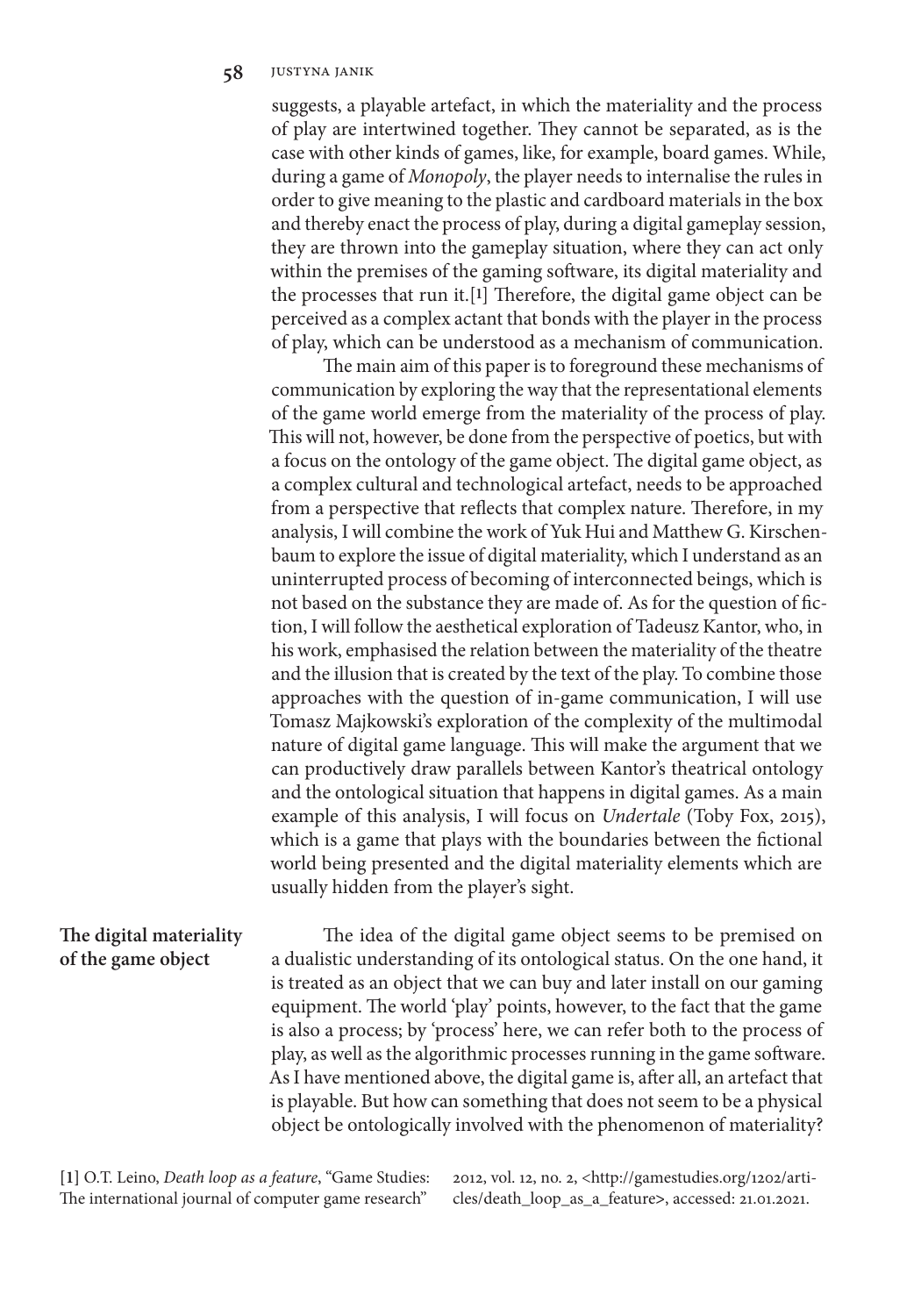We can start approaching this question by recognizing an internal division that clearly suggests that the digital game object is a structure built from many different elements. Most well-known existing definitions of 'game', like Jesper Juul's[**2**] and Katie Salen and Eric Zimmerman's,[**3**] (in)directly point out to this phenomenon by describing a game as a system. For Alexander Galloway, who is more interested in the mediality of digital games, the gaming system consists of three main components: the gaming software, the machine (or computer hardware) and the player.[**4**] All three are connected through the action of play.

From Galloway's argument, two important premises can be extracted: that the gaming system contains both human and non-human elements that are equally important for the experience of play, and that each of these elements are already, on their own, complex beings. The game software could, for a start, be broken down into code, mechanics and aesthetic layers. Hardware, too, consists of many elements, from microprocessors to plastic cases. The player's body, on the other hand, is not only a biological body, but also a mental and socio-cultural construct. All of those bodies exist not only on the micro level of player's involvement in the gaming situation, but also on the macro level, outside the game space, in more day-to-day situations.[**5**]

The experience of play is deeply anchored inside the materiality of these three bodies, and the special relationship that connects them. To explain this, I would like to start with the body of the hardware. Here, the idea of materiality seems quite straightforward. The gaming hardware is, after all, something we can touch: a screen, a processor, a graphics card, a controller. The hardware being used to play a game can significantly influence the experience of play. This was visible in the case of *Cyberpunk 2077*, as the version that was available for eighth-generation consoles, namely the Playstation 4 and Xbox One, suffered from numerous performance issues, and the impressions of players who played the game on these platforms were significantly different from those who played the game on high-end PCs or ninth-generation consoles like the Playstation 5 or Xbox Series S/X.

The hardware we use not only shapes what we see on screen, but also how we feel it. It allows for the act of communication with the virtual world. Rune Klevjer, using the phenomenological perspective of Maurice Merleau-Ponty, points out that gaming hardware is a means that allows the player's body to extend through the body of the avatar right into the digital environment. In the moment of digital game play, the player gains the possibility to operate in a different space that has different qualities. Despite those differences, the feeling of tactile con-

**[2]** J. Juul, *The game, the player, the world: looking for a heart of gameness*, [in:] *Level Up: Digital games research conference proceedings*, ed. M. Copier, J. Raessens, Utrecht 2003, pp. 30–45. **[3]** K. Salen, E. Zimmerman, *Rules of Play. Game design fundamentals*, Cambridge 2004, p. 80.

**[4]** A.R. Galloway, *Gaming: Essays on algorithmic culture*, Minneapolis 2006, p. 2. **[5]** G. Calleja, *In-Game: From immersion to incorporation*, Cambridge 2011, pp. 38–42.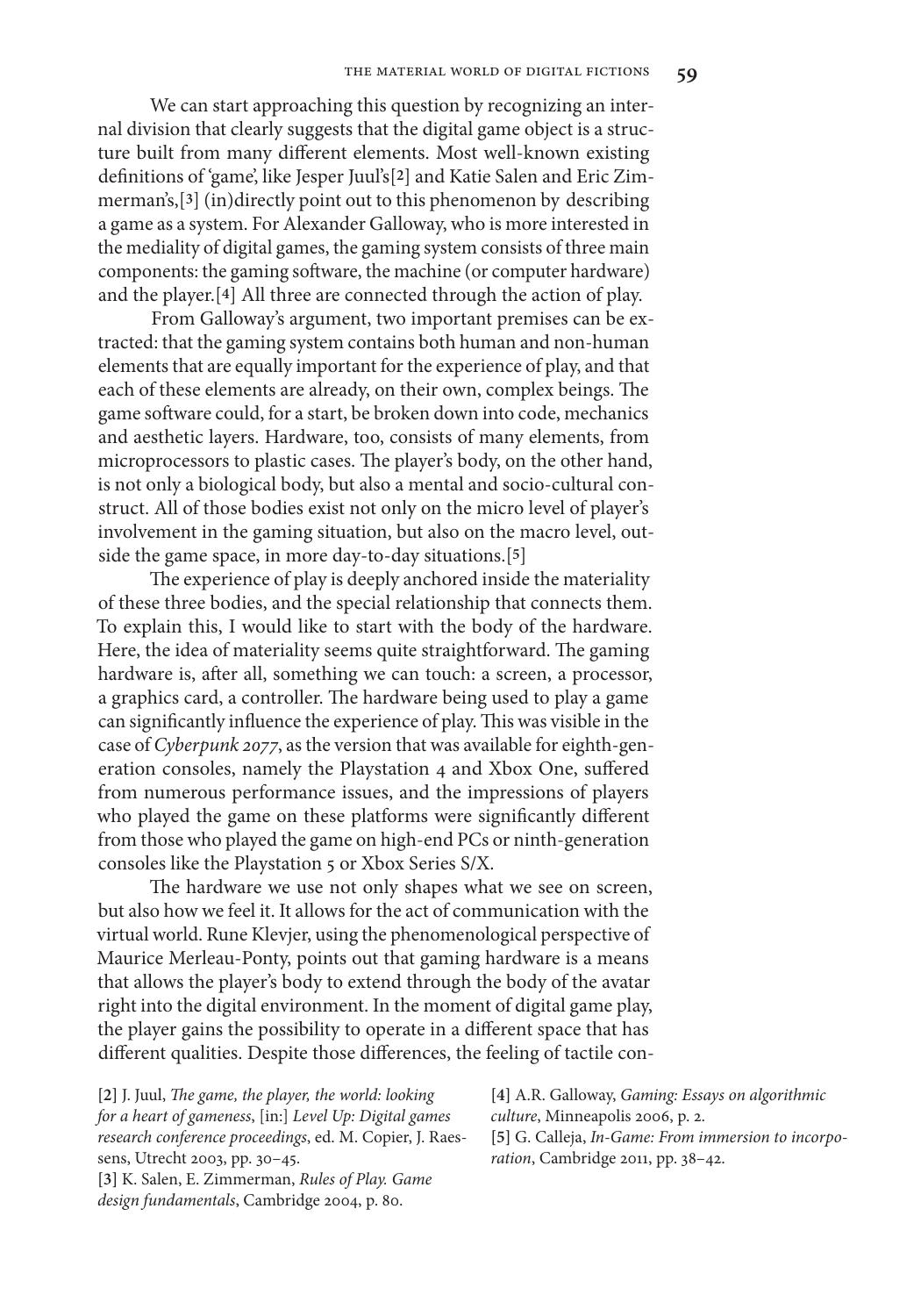tact with the game is being created.[**6**] To illustrate this, we can think of any control mechanism in a game that simulates a real action. In *Firewatch* (Campo Santo, 2016), for example, pressing and releasing the trigger button on our controller when we want to choose a dialogue option mimics the way that we operate a walkie-talkie.

This tactile feeling does not have to be connected only to actions that we can take in the game environment, but also to the audiovisual aspect of the game. This is the case in games such as *Rez* (United Game Artists, 2001) or *Tetris Effect* (Monstars Inc. & Resonair, 2018), where the hypnotic images filled with pulsating music swallow the player and their body, at the same time as they are consumed by the player.

Moreover, as Tom Apperley suggests, the physical context of play – where we are playing and with whom – is as important as our gaming equipment. For him, the gameplay phenomenon is deeply rooted inside the materiality of everyday activities. He argues that, by following Henri Lefebvre's idea of rhythmanalysis, as well as the concept of media ecology as proposed by Matthew Fuller, we can see how the materiality of the hardware is by default connected with the body of the player, and how both of them are also being shaped by the context of play: "Bodies are where everyday life interfaces with the game screen; it is through the body that the gaming technology is experienced, and the body is the site where these diverse fields are contextualized and interact."[**7**]

Just as we modify or upgrade our gaming equipment to give us new experiences, the hardware and the context of play also change us and our bodies. We adjust not only our playing strategies – we will play the same game differently in a gaming pub with our friends and alone on the couch in our living room during an online tournament – but also our bodies, in a quite literal fashion.[**8**] For example, the more we play games that demand dexterity, the more we improve our eye-hand coordination. In a more negative sense, repetitive strain injury (RSI) can develop while holding and operating game controllers for extended periods of time.

All of the aforementioned examples emphasise what Apperley strongly suggests; namely, that the process of play is deeply embedded in embodied materiality and the surrounding social context. Moreover, we cannot talk about bodies of play without taking into consideration the digital body of the game object, which is an integral part of this material connection. In this context, the notion of materiality is not restricted only to beings that are physical in nature. Any kind of digital data, including digital games, can be analysed in the context of materiality. They not only leave traces when deleted from the hardware, but also carry a mark of the changes that were inflicted

**[6]** R. Klevjer, *Enter the Avatar. The phenomenology of prosthetic telepresence in computer games*, [in:] *The Philosophy of Computer Games*, eds. J.R. Sageng, F. Hallvard, L.M. Tarjei, Dordrecht 2012, pp. 24–26.

**[7]** T. Apperley, *Gaming Rhythms: Play and counterplay from the situated to the global*, Amsterdam 2010, p. 20. **[8]** Ibidem, pp. 36–37.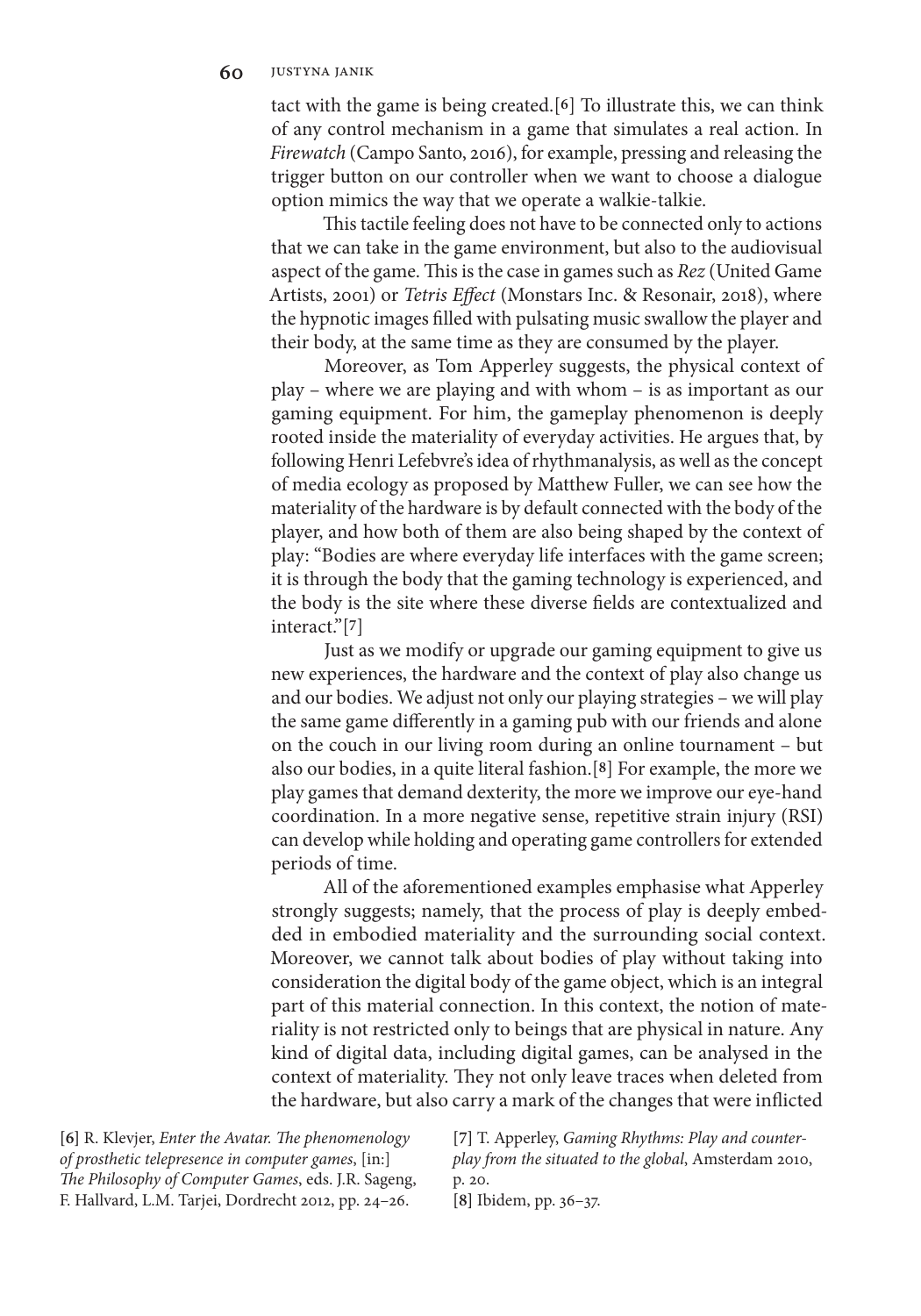upon them during the meeting with other beings; for example, the pieces of code that are no longer functional after updating the software with a newer version, which are left behind in the final version of the game. Matthew G. Kirschenbaum calls this type of materiality "forensic materiality."[**9**] Alongside forensic materiality, we can also understand the game object in terms of its "formal materiality."[**10**] This is more abstract in nature, referring to the ways in which data sets are shaped by the organizing schemata within which they are positioned.[**11**] In both cases, we see how strongly physical matter is intertwined with process. However, as Yuk Hui argues, the materiality of the digital object does not have to rely on the matter of substance. Digital objects have no substance; instead, "data […] becomes the new material medium of operation,"[**12**] which emphasises that materiality has relational character.

For Hui, digital objects are composed of data that can be collected, stored, transmitted, or rearranged.[**13**] Thanks to the process of the materialization of causalities, these data sets can bond together in the form of a digital object. Later, this digital object – like, for example, a photograph –is positioned within a certain structure or regime, and, as a result, is shaped in a specific way. In other words, it is placed in a certain set of relationships that further shape it.[**14**] The same picture will look different – and, as an object, will behave differently and grant us different affordances – if we open the file in a photo-editing app than if we upload it to a social media platform. Each system follows its internal logic, which gives the digital object inside it a specific, concrete shape. After being uploaded on a social media platform, the picture enters into relationships with the other photos on the platform, and the algorithms that determine who the photo will be seen by, how it will be displayed, and so on. It becomes, in other words, a specific object in its specific context, and, if we change the context, we will change the object itself.[**15**] As digital objects, games tend to be far more complex than a digital photo, but we can assume that they are based on a similar principle, as, they are both sets of data subordinated to a specific structure that is based on causal processes.

With this approach, it is not only the organic body of the human player and the non-organic body of the hardware that can be analysed in the context of the materiality of play, but also the digital body of the game. Even if game studies does make mention of the materiality of the game object (as, for example, in the case of Leino, quoted above), the question of what this materiality really *is* is rarely answered. Looking at

| [9] M.G. Kirschenbaum, Mechanisms: New media and         | [13] Idem, <i>What is a digital object?</i> , "Metaphilosophy" |
|----------------------------------------------------------|----------------------------------------------------------------|
| the forensic imagination, Cambridge, MA, - London        | 2012, vol. 4, no. 43, p. 388.                                  |
| 2012, pp. 9-13.                                          | [14] B.d., Interview with Yuk Hui in "Popphilosophy",          |
| [10] Ibidem, p. 9.                                       | February 24, 2017, <http: ?p="231" philochina.org="">,</http:> |
| $[11]$ Ibidem, pp. 11–15.                                | accessed: 21.01.2021.                                          |
| [12] Y. Hui, Towards a relational materialism, "Digital" | [15] See: Y. Hui. Towards A Relational Materialisms,           |
| Culture & Society" 2015, vol. 1, no. 1, p. 140.          | pp. 117–119; idem, <i>What is a Digital Object</i> ?, p. 389.  |
|                                                          |                                                                |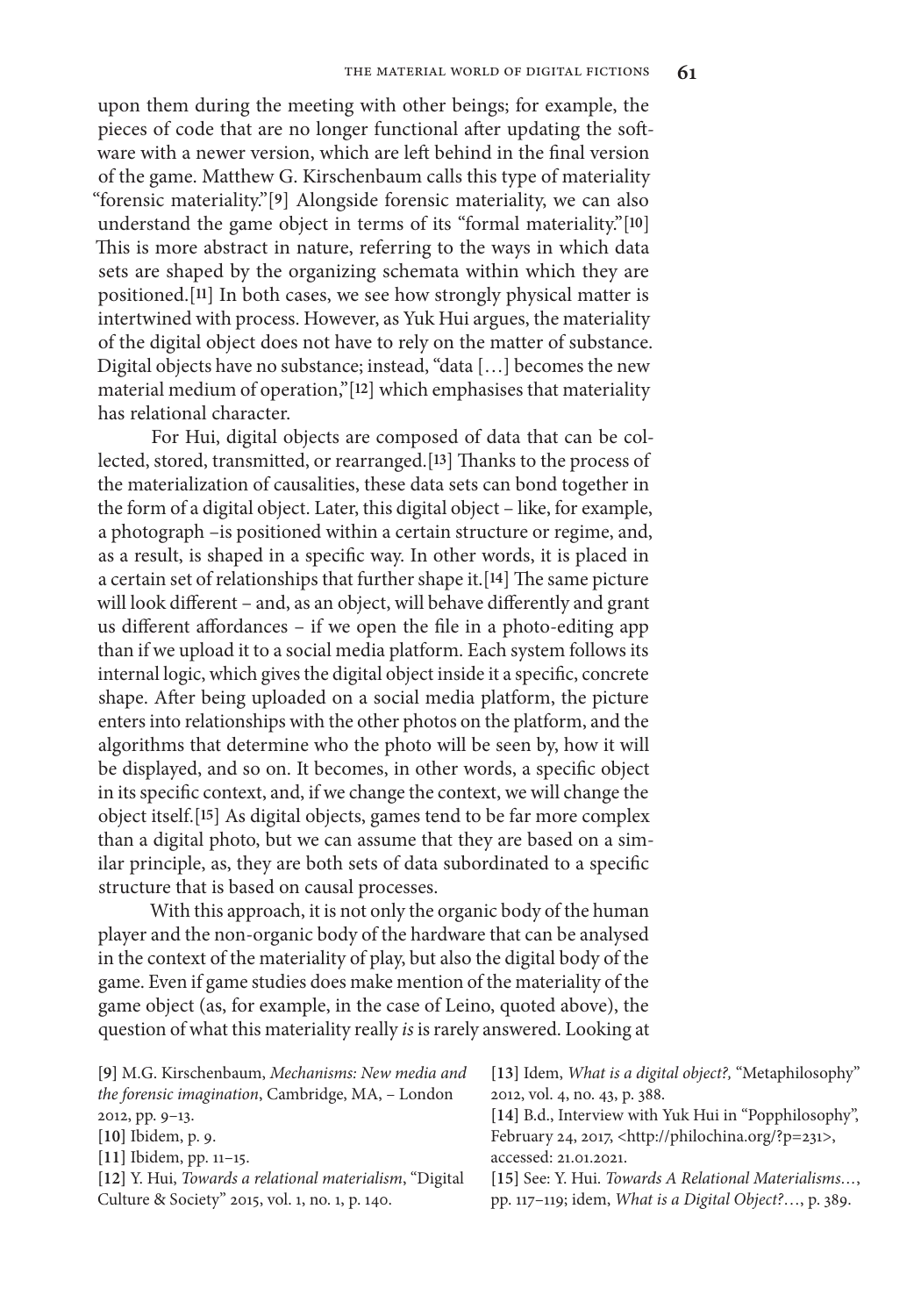this problem from the perspective of Hui's philosophy, we can decouple the notion of the materiality of digital artefacts from the physicality of the technology. The game is no longer something chained to a specific hardware configuration. It is an ever-changing digital object that is being actualised through its specific relationships, and its materiality will depend on the specific data structures constituting it, evolving and changing as it is shaped, for example, in its relationship to the developing console software or update patches.

This relational nature of digital materiality also highlights the other side of the ontological duality of the digital game object: the process. We can talk about processuality in two ways here: firstly, in terms of the algorithmic processes of the game software, and, secondly, in terms of the processual character of the performance of play. In the first case, especially when we perceive the game object as a playable artefact, as Leino suggests, the materiality of the digital game is intertwined with its processes, and we cannot separate the two. This connection has a power over the player, because it imposes the gameplay condition on them. We are bound to the way the game object allows us to act and progress, given that it has the "ability to evaluate the user's choices and open up or delimit freedom of choice accordingly."[**16**] During the moment of digital gameplay, we need to behave according to what the gaming software requires of us.

In the same way, Veli-Matti Karhulahti points out that the main ability of the game is that of evaluating performances, which, in a way, combines both the performance aspect of play and the processual nature of the digital game object. The player and their actions are constantly being evaluated by the game, depending on the criteria adopted by the evaluator, which could be both the game as well as the player.[**17**] This emphasises the fact that the relationship between the bodies of play has a performative character that also constructs their own materiality. What is interesting in this context is that the processual character of play, moreover, is responsible for its potential for generating new meanings during the gameplay connection. As Thomas Malaby points out, "Each game is an ongoing process. As it is played it always contains the potential for generating new practices and new meanings, possibly refiguring the game itself,"[**18**] which indicates that the relational materiality of the game object is a potential source of the narrative content of the game, beyond just the level of representation. On the basis of this insight, in the next section, I will move on to considering how fiction can directly emerge through the performativity of the material bodies involved in the processes of digital gameplay.

**[16]** O.T. Leino, op.cit.

**[17]** V.-M. Karhulahti, *Defining the videogame,* "Game Studies. The international journal of computer game research" 2015, 2(15). Retrived from <http://gamestudies.org/1502/articles/karhulahti>, accessed: 21.01.2021.

**[18]** T. Malaby, *Beyond play: A new approach to games*, "Games & Culture" 2007, vol. 1, no. 2, p. 8.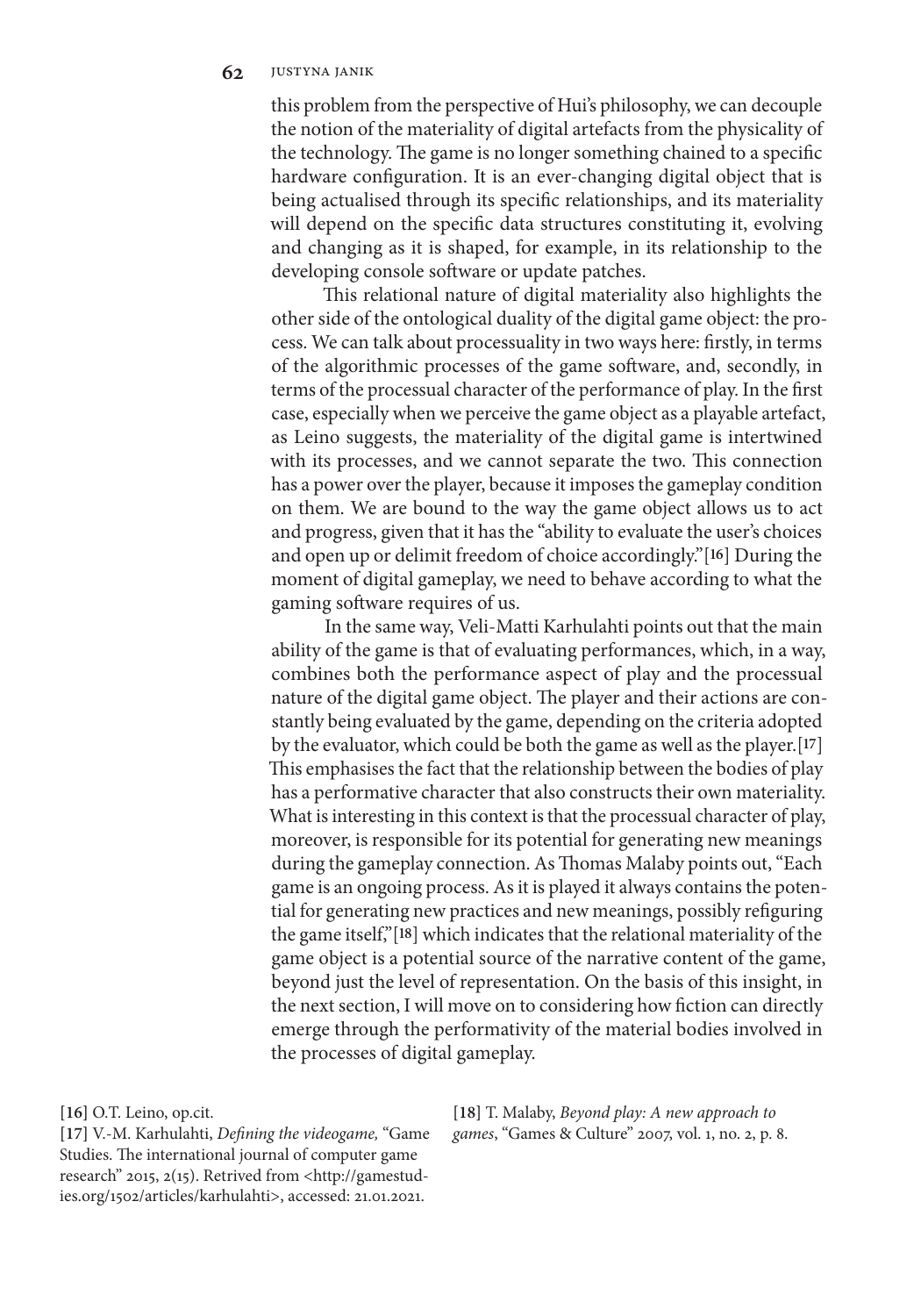To better explore this topic of the dependence between the materiality of the game object and the performative processes that can transform the bodies of play, I will use the aesthetic explorations of Tadeusz Kantor. In my previous work, I have already explored the relevance of Kantor's thought for considering the connections defining the situation of digital game play.[**19**] There, I focused on Kantor's concept of the bio-object,[**20**] repurposing it to explain how the relationship between the player and the game object influences the shape of each of the involved actants, as well as producing a meaning-generative tension between the two. This tension is created during the process of play, when the human and non-human elements are caught in a struggle to gain a dominant position. The struggle is constant – sometimes we beat a game, sometimes a level is just too difficult to overcome – but it creates the opportunity to produce new meanings. This new meaning could be a new strategy or a funny glitch, but it could also be fiction.

Kantor mentions in his essay that:

The FICTION (plot) of a drama, continuously disappearing and reappearing, "shone through" the "life" of these bio-objects. [...] Equally significant is this characteristic of the disappearance and reappearance of a dramatic plot, FICTION. At times, it suddenly disappeared inexplicably; at times, it appeared unexpectedly.[**21**]

This indicates that, during the performative and dominative struggle between bodies of play, there is a possibility for story to emerge. Kantor's theoretical writing, then, can serve as a lens through which to examine how the fictional elements of a game appear through the materiality of play. This approach varies from the perspectives on fiction that have been presented in the field of game studies in, for instance, the work of Espen Aarseth,[**22**] Nele Van de Mosselaer,[**23**] and Jon Robson and Aaron Meskin.[**24**] Such existing perspectives have tended to focus mostly on the relation between different elements inside the game environment and the question of representation, not looking at the game object as a whole body of play. Other approaches grounded

**[19]** J. Janik, *Glitched perception: beyond the transparency and visibility of the video game object*, "TransMissions: Journal of Film and Media Studies" 2017*,* vol. 2, no. 2, <http://transmissions.edu.pl/glitched-perception-beyond-the-transparency-and-visibility-of-the-video-game-object/>, accessed: 21.01.2021, eadem, *Ghosts of the present past: Spectrality in the video game object*, "Journal of the Philosophy of Games" 2019, vol. 1, no. 2, <https://journals.uio.no/ JPG/article/view/2943>, accessed: 21.01.2021. **[20]** T. Kantor, *Teatr śmierci: Teksty z lat 1975–1984*, Wrocław 2004, pp. 397–415.

**[21]** T. Kantor, *The Room: Maybe a New Phase* (1980), [in:] M. Kobialka, *Further On, Nothing: Tadeusz Kantor's Theatre*, Minneapolis 2009, p. 359.

**[22]** E. Aarseth, *Doors and perception: fiction vs. simulation in games*, "Intermédialités / Intermediality" 2007, no. 9, p. 35–44, <https://doi. org/10.7202/1005528ar>, accessed: 21.01.2021. **[23]** N. Van de Mosselaer, *Fictionally flipping tetrominoes? Defining the fictionality of a videogame player's actions*, "Journal of the Philosophy of Games" 2018, vol. 1, no. 1, <https://doi.org/10.5617/jpg.6035>, accessed: 21.01.2021.

**[24]** J. Robson & A. Meskin., *Video games as self‐involving interactive fictions*, "The Journal of Aesthetics and Art Criticism" 2016, vol. 74, pp. 165–177, <https:// doi.org/10.1111/jaac.12269>, accessed: 21.01.2021.

**Fiction in Kantor's theatre**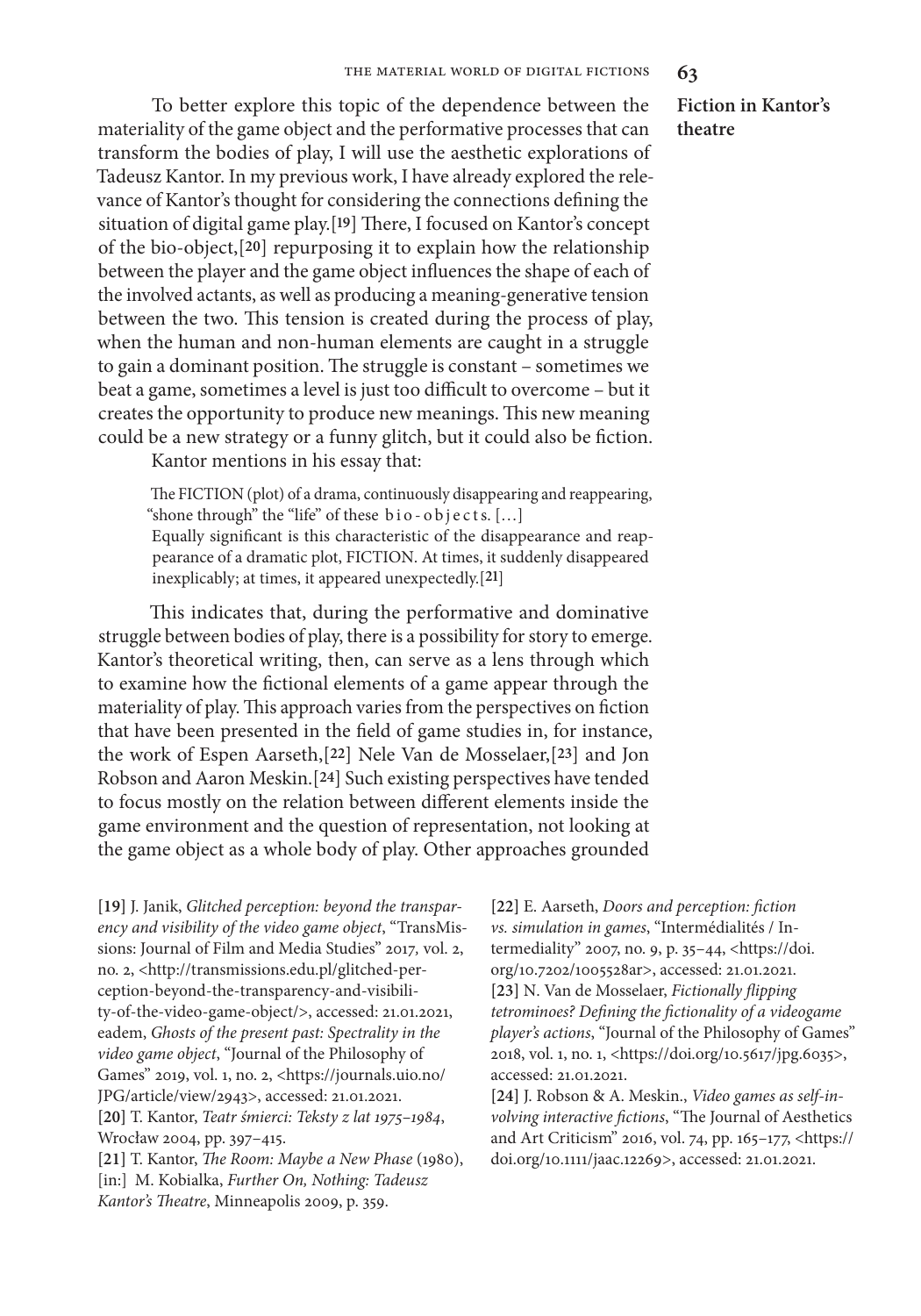in narratology, like that of Marie-Laure Ryan,[**25**] generally make the case that you can fully immerse yourself into the fictional world only if you stop paying attention to the material side of the narrative artefact. A similar approach is also represented by Krzysztof M. Maj,[**26**] with his focus on world-building processes.

To understand the phenomenon of fiction in Kantor's art, and how it can be used in the context of digital games, we need to focus on two concepts that endure in his theatre over the years: reality and illusion.[**27**] Kantor's approach to art evolved a great deal during his active years, but, even if they took different manifestations, the linked ideas of reality and illusion marked all the different periods of Kantor's explorations, from his beginnings in underground theatre in occupied Kraków during World War II, until his final performances with the group Cricot 2 (Theatre of (Love and) Death period).

Krzysztof Pleśniarowicz describes this underlying theatrical ontology as "a constant pulsation between escaping from the falsifying truth of illusion […] and striving to regain the irrevocably lost connection between man and reality […]."[**28**] 'Illusion' here is quite a vague term, and often in Kantor's writings, it appears to be interchangeable with the concept of fiction.[**29**] Sometimes, it is directly connected to the dramatic text of the play. In other cases, it refers to the representation of anything that is not a part of the materiality of the theatre, that suggests there is something beyond what is seen.

For a long time in his artistic career, Kantor was strongly opposed to this concept, and perceived fictional elements in the theatre as something that blocked performative art from elevating its status above being just a medium for the dramatic text, and for creating the illusion of a different reality. Instead, Kantor intended to explore the notion of reality or realness, making the theatrical performance into the presentation of something that is devoid of *signifié.*[**30**]

For Kantor, this demanded an approach that was rooted in the materiality of the theatre, which consisted of objects, the bodies of the actors and their actions, a blurred division between audience and stage, as well as the audience's active participation in creating the play.[**31**] Objects in his theatre had a special status, and were never treated as a simple part of the scenography. They were often ready-made, found in garbage sites, deprived of human functionality. Because they did not represent anything besides their own existence, Kantor called these objects "poor".[**32**]

With time, this physical matter of the spectacle started to be insufficient to express reality as Kantor wanted to. With the arrival of

**[25]** M-L. Ryan, *Avatars of Story*, Minneapolis 2006. **[26]** K.M. Maj, *Światotwórstwo w fantastyce. Od przedstawienia do zamieszkiwania*, Kraków 2019. **[27]** J. Kłossowicz, *Tadeusz Kantor – teatr,* Warszawa 1991, p. 76.

**[28]** K. Pleśniarowicz, *Teatr Śmierci Tadeusza Kantora*, Chotomów 1990, p. 22.

**[29]** Por. K. Święcicki, *Historia w teatrze Tadeusza Kantora*, Poznań 2007*,* pp. 219–222.

**[30]** K. Pleśniarowicz, op.cit., p. 23.

**[31]** Ibidem, pp. 22–23.

**[32]** T. Kantor, op.cit., p. 461.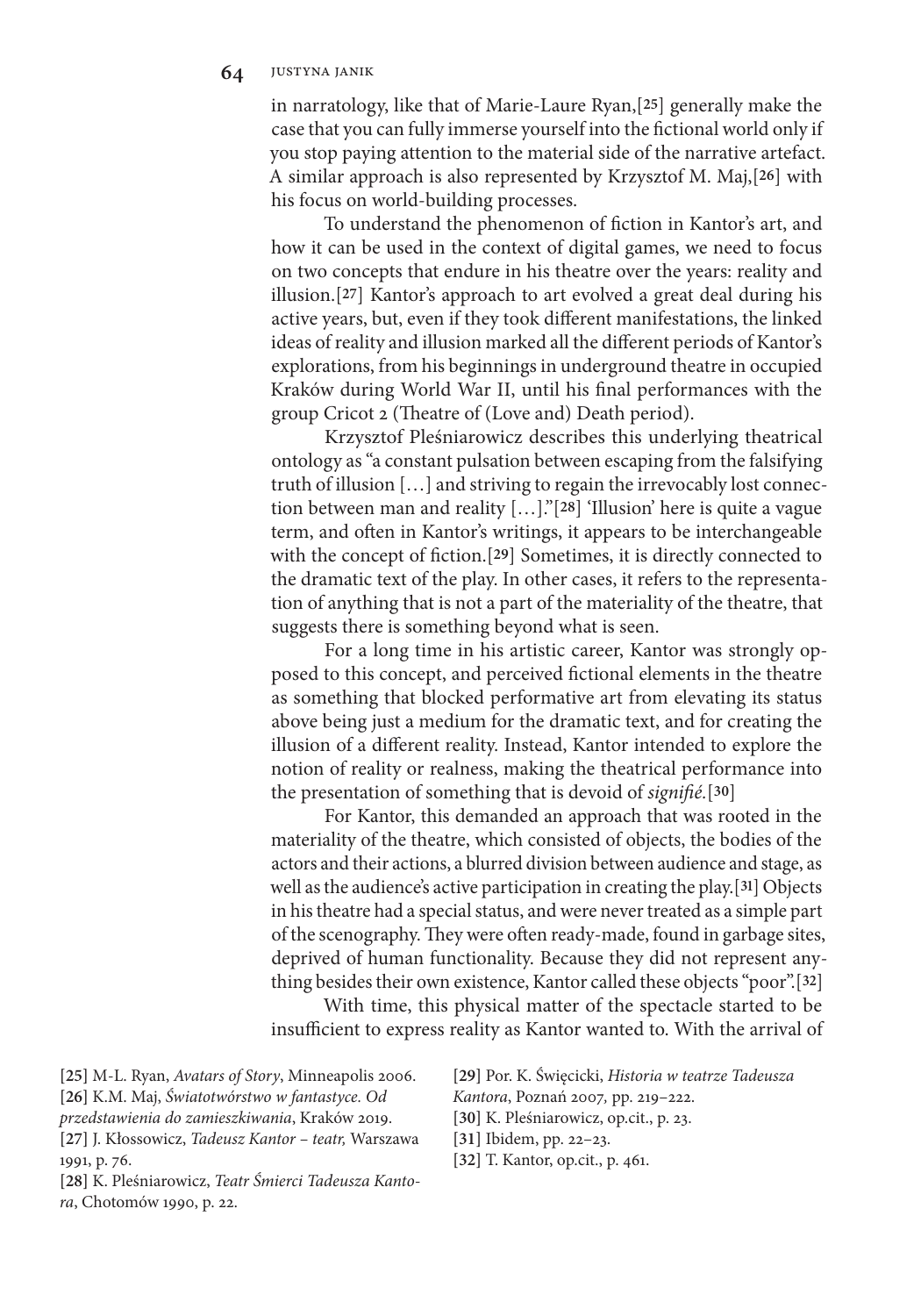the final part of his work, in the Theatre of (Love and) Death period, he turned to the notion of memory. This was acted out through the movement of the actors on stage, carrying with it the potential to generate an interpretative shock that would keep the audience in a constant state of attention/surprise.[**33**]

In this period of his theatre, 'fiction' in the sense of a story originating in a dramatic script was replaced by the symbolism of memories, which became part of the new reality.[**34**] Over time, then, Kantor came to accept reality and illusion as elements that need each other, even if they are in a state of a constant struggle with each other. This was a logical evolution of his art, especially considering that he treated the dramatic texts he used in his spectacles as ready-made objects. He engaged with them on a deeper level, deconstructing them as he did with Witkacy's dramas, rather than simply making an adaptation.[**35**] Fiction was always an element that emerged on stage from the actions between the different bodies – the human body of the actor and the non-human bodies of the theatrical objects – that were connected to each other through the process of play, a process which, as Kłossowicz notes, is situated between reality and illusion. It does not serve to recreate something, but rather to build connections between different elements of the performance, connections within which there is always room for chance and change.[**36**]

But how can this situation translate in the context of digital gameplay? It seems to be completely different at face value. Most game designers and players want the materiality of the game to be hidden to some degree. This is particularly the case in triple-A games that are focused on conveying a specific story, creating the illusion – in Kantor's understanding of this word – of a coherent, vivid, represented world, where the digital aspect of its existence are hidden from the player's eyes. Even if the game is not story-based, the mimetic dimension is still prominent, for example, as a part of the simulation/translation of the action into the digital void. We do not care about the story in *Fortnite* (Epic Games, 2017), for example, but we do care about how the weapons work and how we can execute the best kill. The materiality of the game object, as well as the processes that are running them, are still hidden. However, thanks to the way it communicates with players, the materiality of the game is inescapable.

The mechanism of how the digital game communicates is as complex as the digital artefact itself. When we talk about the creation of meaning during a playthrough, we need to focus not only on the visual and auditory signals that we receive, but also on how, and by what actions, they are conveyed. Tomasz Majkowski points out that the story layer of the game is an integral part of the mul-

**[33]** K. Pleśniarowicz, op.cit., p. 23.

**[34]** T. Kantor, op.cit., p. 406.

## **Material performances of digital fictions**

**[35]** K. Święcicki, op.cit., pp. 218–220. **[36]** J. Kłossowicz, op.cit, pp. 56–57.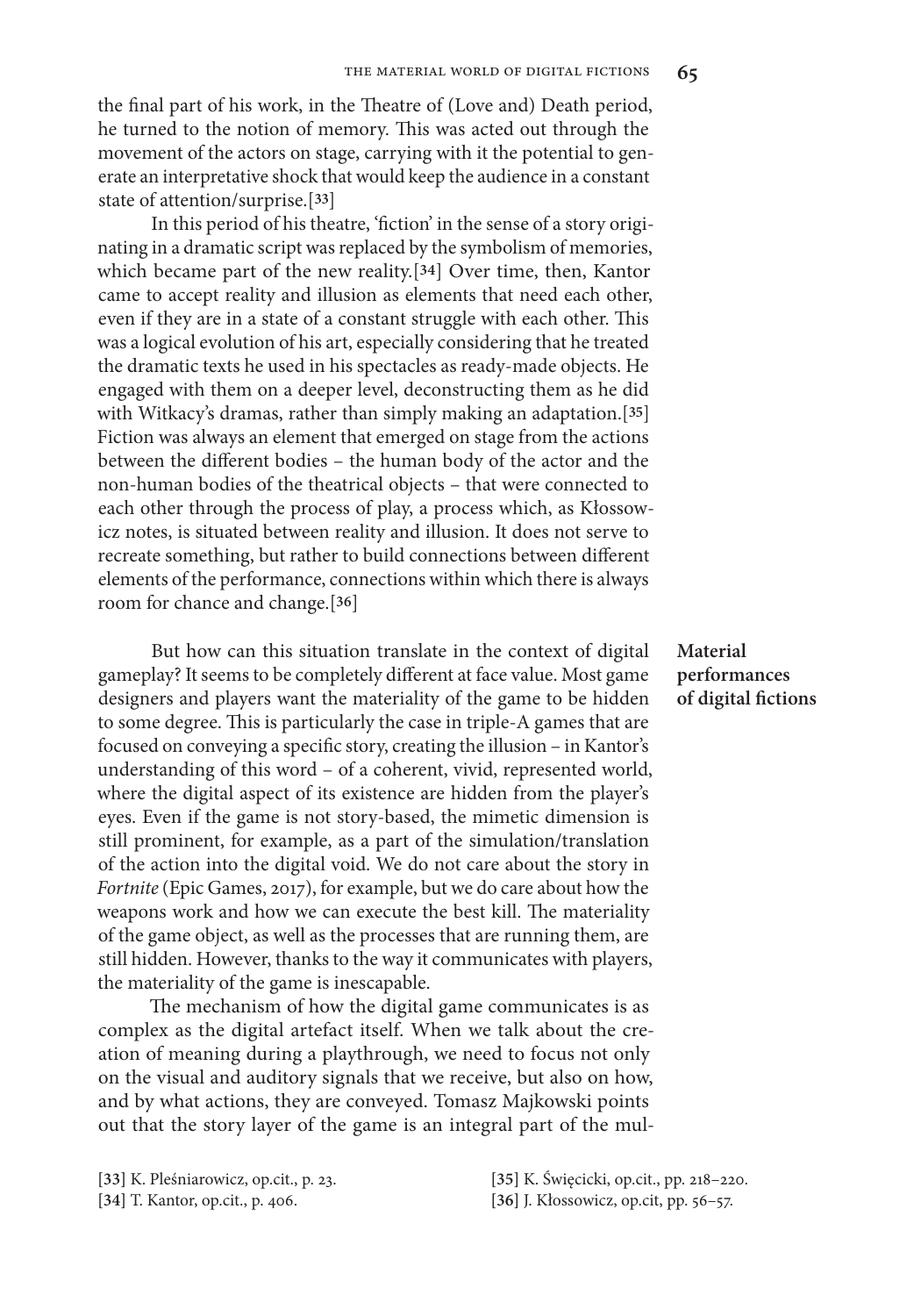timodal language by which the game communicates its senses.[**37**] The story layer, however, is strictly connected with other layers of the game; namely, gameplay, space and rules. The layers intersect and interact with each other to create the game experience of heavily narrative-based games.

While Majkowski uses the Bakhtinian theory of the multimodality of language to dwell upon the category of what he terms "storygames" (*gropowieści*), I believe a similar model can also be applied to other types of games. Even games that do not rely heavily on story (like sports games or puzzle games) still contain representational and aesthetic elements, as most cultural artefacts do.

Those four elements together, then – story, space, rules and gameplay – are crucial to understanding the game's message. Majkowski connects these four elements into two sets of pairs, representing different dimensions of the game's signification. Rules and gameplay together account for the regulative-agential dimension of the game, while space and story make up its aesthetic-narrative dimension. At the same time, rules and space together are the game's systemic aspect, while space and story constitute its sequential aspect.[**38**]

The second arrangement of paired sets is particularly relevant here. The game's sequential elements, story and gameplay, produce game narration, which includes all situations and events that are experienced by the player or the protagonist, even those which might not be part of a predesigned story. Meanwhile, the game's systemic elements, space and rules, are a frame that allows those narrative instances to happen.[**39**] Despite having completely different qualities, those elements are intertwined with each other, and this process creates tension, which sometimes resolves into ludonarrative dissonance.

Ludonarrative dissonance is a term introduced by Clint Hocking to describe the moment when the ludic elements of the game (such as its mechanics) convey a different message than its narrative layer. A notable example of this phenomenon is the *Uncharted* series (2007–2017), where the main character, Nathan Drake, expresses his distaste for violence while killing hundreds of enemies.[**40**] This seems to be a common problem for games with combat mechanics, where the protagonist is introduced in the story as a person who is not a killing machine (other examples include the new *Tomb Raider* series[2013–2018] or *Red Dead Redemption* [Rockstar San Diego, 2010]). Another very common form of ludonarrative dissonance is the verbal setting of time limits – or another form of temporal urgency – within the game's story, but which does not have a reflection in gameplay. This form of ludonarrative dissonance can often be found in open-world role-playing games, when the storyline of the main quest suggests urgency, but the player is free

**[37]** Por. T. Majkowski, *Języki gropowieści: studia o różnojęzyczności gier cyfrowych*, Kraków 2019, p. 120.

**[38]** Ibidem, p. 126.

**[39]** Ibidem, pp. 126–127.

**[40]** Ibidem, pp. 127–130.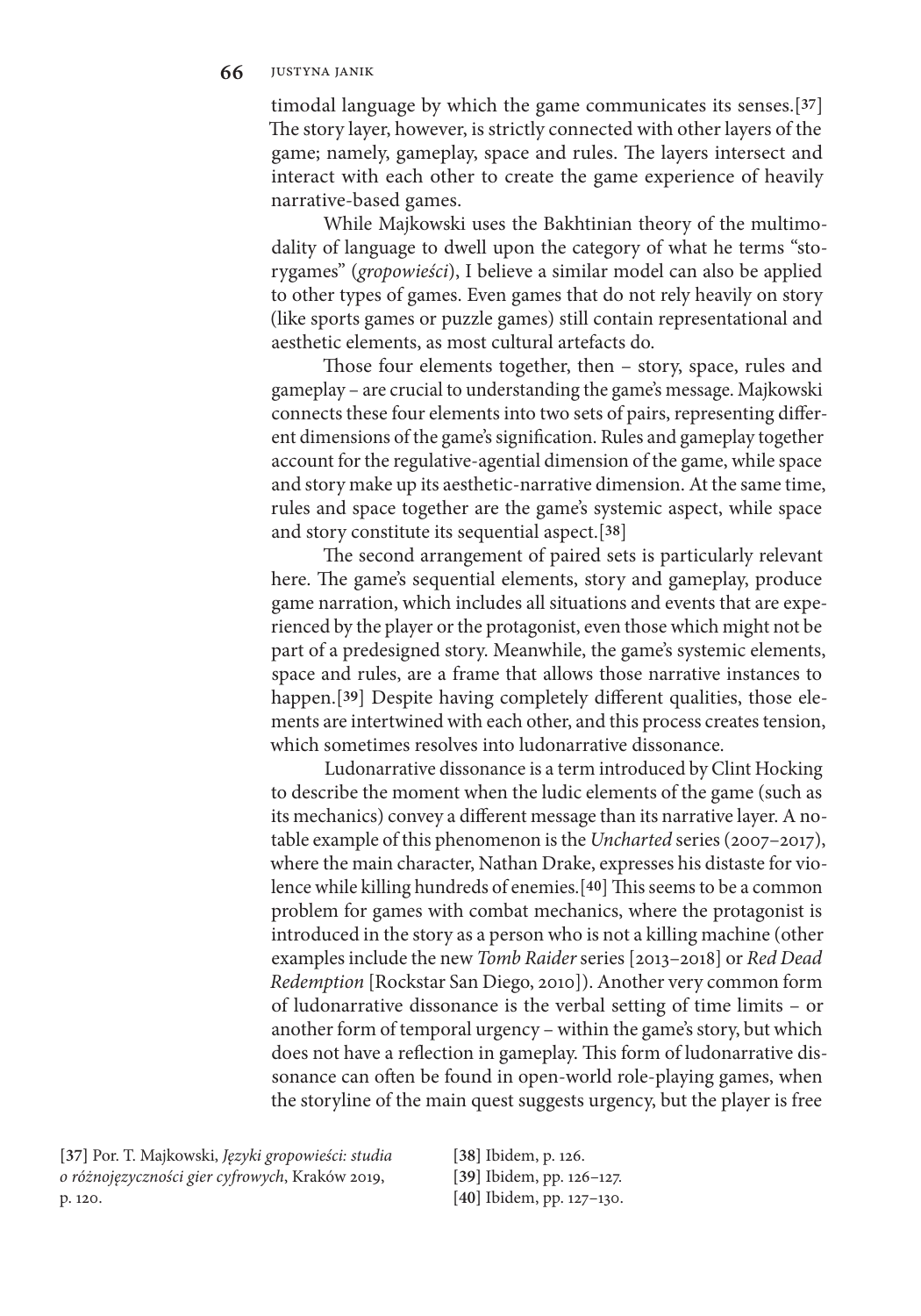to explore other side-quests, wander randomly or play mini-games, pressing pause on what is happening in the main quest.

Clashes between layers of the digital game object that have different ontological qualities can also manifest in other ways. For example, glitches are a phenomenon that openly exposes the materiality of the game object to players, pushing them to think about its technological nature.[**41**] However, a number of designers have started to see that you cannot fully hide the materiality of the game object; that, on the contrary, it is an integral part of the play experience. This has led, in some cases, to the active foregrounding of the game's materiality as a part of the game's story line, or at least a part of the storyworld. It can be as simple as an Easter egg hidden somewhere in the game environment, or a rule that is fundamental for the whole game experience.

Piotr Kubiński has interpreted this phenomenon from the perspective of poetics. Emersion – as he calls it – is a mechanism, incidental or designed, that uncovers the fact that actions in which the player takes part have a mediated character. For him, actively designing for emersion is based on the need of artistic expression, defying the overuse of immersion as a goal in game design.[**42**] Games like *The Stanley Parable* (Galactic Café, 2011) or *Deadpool* (High Moon Studios, 2013), which break the illusion of the fourth wall, play with the player's conviction about the necessity of immersion, as well as their knowledge about the basics of game design. However, in titles such as *Undertale* or *Doki Doki Literature Club* (Team Salvato, 2017)*,* the internal play with the game's digital materiality is not only the result of artistic expression, but is strongly rooted in the knowledge of how the game works and what the experience is built on. The designers of these games do not only play with the knowledge of how the game communicates with the player, but also with how the layer of fiction emerges from the digital materiality of the game object. In the next section, I will show how this type of design works in practice, focusing on the example of *Undertale.*

*Undertale*, created by Toby Fox, is an interesting combination of role-playing game with elements of bullet-hell game. Visually, the game makes use of very simple 2D pixel graphics with a limited colour palette; nonetheless, it conveys a coherent world inhabited by well-defined characters. The story of *Undertale* at first seems quite straightforward. The player-character, a human child named Frisk, wakes up in an underground land, and tries to find his way back up to the surface. From the very beginning, however, the player is tricked by their pre-existing knowledge of the JRPG genre. As you wake up surrounded by ruins inhabited by monstrous creatures, you are prone to think that you should defeat them all, especially given that Flowey, one of the first NPCs you encounter in the game, suggests as much.

**The materiality of the**  *Undertale* **world**

**[41]** J. Janik, *Glitched perception*… **[42]** P. Kubiński, *Gry wideo: Zarys poetyki*, Kraków 2016, pp. 69–79.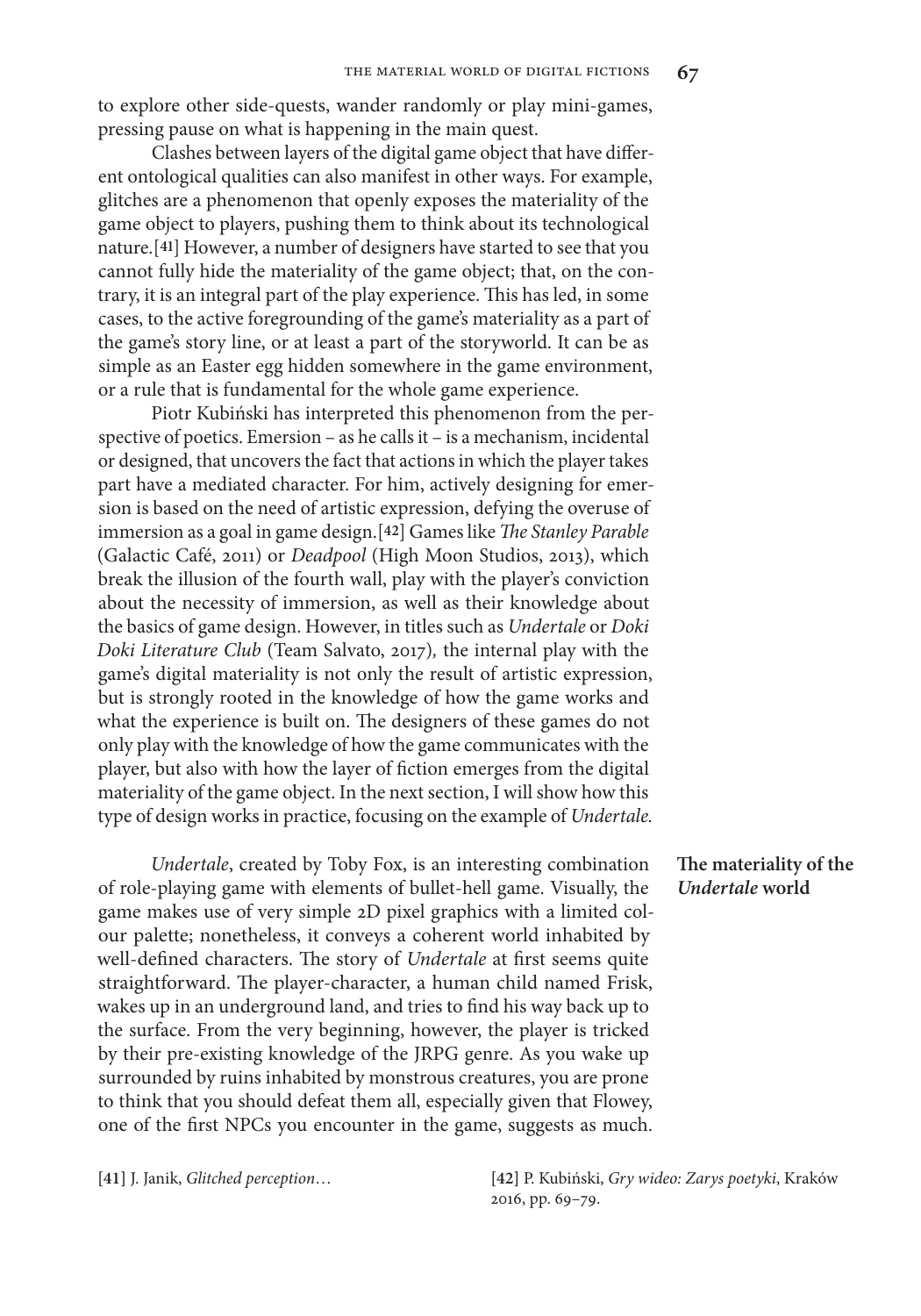#### **68** justyna janik

The user interface that appears during combat encounters indicates this as well, with the button "fight" ready to be pressed as one of the main actions that the player can take. However, after closer inspection, the player learns they can also have different interaction with enemies, which are hidden under the button "act". These interactions are much more peaceful; for example, you can talk, dance, flirt, wiggle with or pet your enemy, even if the enemy might continue to act aggressively and damage the player-character while you do so. However, after you form a proper connection with them, you can show mercy (another button on the interface) and spare them. This is the first moment when the player is forced to think deeper about the non-diegetic layers of the game in order to understand the story of *Undertale,* and what this unexpected twist to the generic expectations of how the game should play might mean.

In this case, the user interface (UI) is a constant reminder of the mediated status of the game experience, and the presence of the digital body of the game. Later in the game, it even becomes a part of the diegetic world. This happens during the game's boss encounters, most notably, the deadly duel with Asgore, in which he interferes with the UI and destroys the "mercy" button in the beginning of the confrontation, pushing players to use force and not communicative actions.

Even more sudden change happens when facing Flowey in combat later in the game. During this fight, the rules of the game are completely changed, along with its pixelated aesthetics. The interface is completely deconstructed, and the only options that appear occasionally on the screen, in isolation, are "fight" and "act". Flowey's power over the UI is not the only ability that this character possesses. Just before the confrontation, he makes the game crash, forcing the player to reopen it once again; however, once they do so, they find that they cannot go back to the previous save. From this moment, the save and restart option is unavailable. Flowey also communicates this directly to the player. From the perspective of digital materiality, the game state is stored in fileo inside the game file directory, and it is this file that is controlled by the actions of Flowey, even if the player was using it through the whole game.[**43**]

This files manipulation serves the deeper meaning of the story of *Undertale*. Inside the game lore, the process of saving is explained as the creation of alternate timelines for the world of *Undertale*. What is interesting is that a few characters – like Sans and Flowey – recognize the fact that the player-character might have met them before. They can even judge you for your previous choices, even after having reloaded from an earlier save. The game also remembers the name you chose in the first run of the game.

**[43]** More information about the save mechanism in *Undertale* can be found here: <https://undertale. fandom.com/wiki/SAVE>, accessed: 21.01.2021.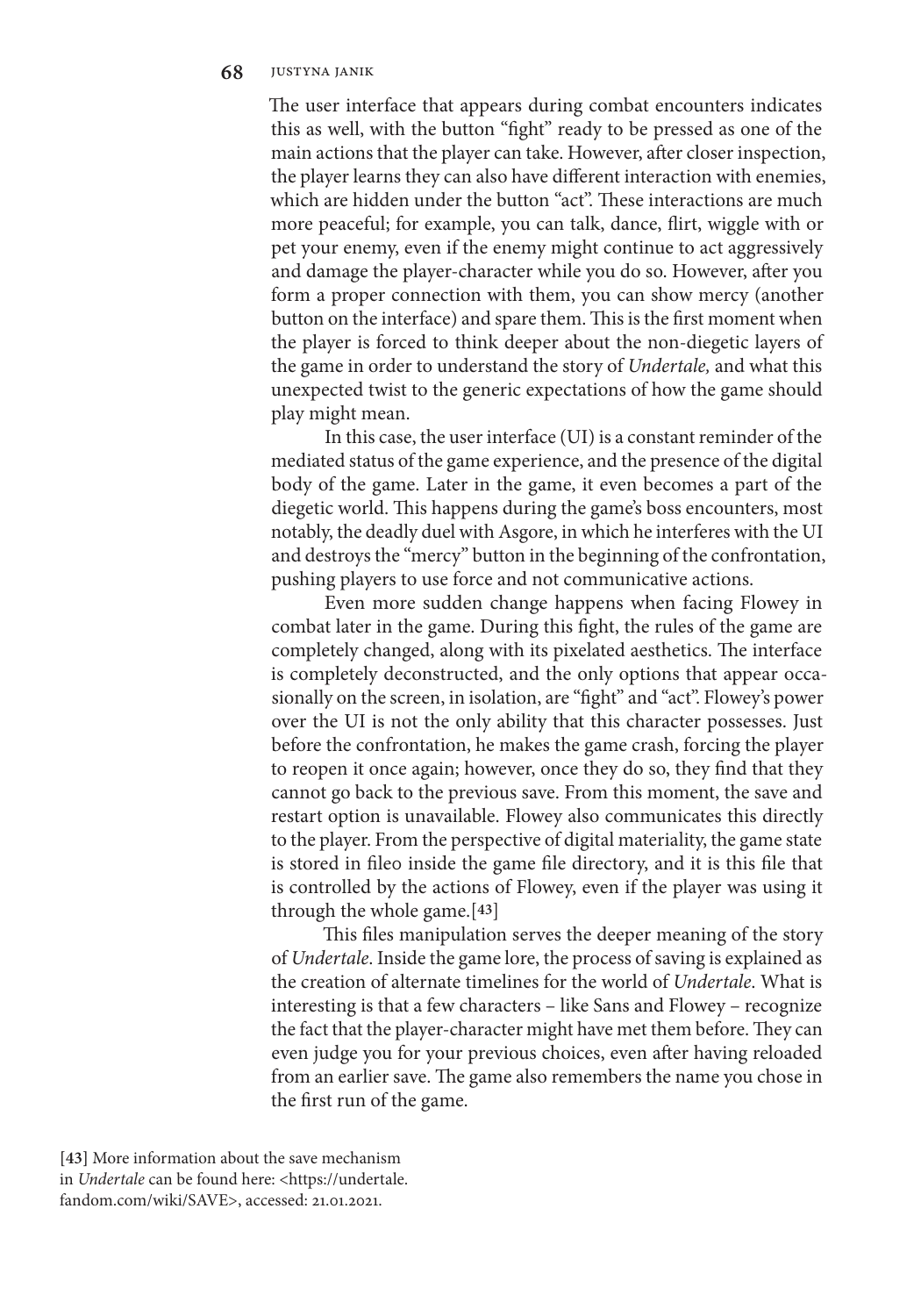This mechanism also influences the ending of the game. There are three main endings to the game: Neutral Ending, Pacifist Ending and Genocide Ending (no mercy). The Neutral ending allows the player to play the game once again, to experience the true positive ending. When the game is reloaded, some of the dialogues change, but we still can achieve two other endings (including the no mercy one). The situation is different for the Pacifist and Genocide endings. The Genocide ending is triggered by the player showing no mercy to any of the characters and enemies they meet, slowly becoming the villain of the story. After the final fight, we are informed by the mysterious and creepy Chara (who can be also interpreted as the evil reflection of the player's behaviour), that the only thing that is left to do is to "reset" this world, and go to the next one. If the player refuses, the game crashes on the desktop. The player can restart it, but they will be welcomed by ten minutes of a black screen and the sound of howling wind, after which the choice can be made again.

In this case, however, even if the player decides to take a pacifistic route, the true positive ending is unavailable to them. The ending sequences suggest that the player's character was replaced by the evil Chara. The memory of the previous choices is embedded in the game files, buried in its digital materiality – an instance of forensic materiality, to use Kirschenbaum's term. The Genocide ending is influenced in a similar way. The player can, of course, try to change the game files, but it is quite a complicated process, especially if the game was purchased and played via a digital distribution platform like Steam. For an ordinary player, this is not an easy operation; nonetheless, there are instructions in the *Undertale* fan community which explain step by step how to do it.[**44**]

The so-called "true reset" is possible only after we complete the Pacifist route, without having committed a Genocide run before. This reset choice is also difficult, because Flowey (as one of the most meta-conscious character) informs you that, if you do it, you will erase the happiness and completion that all the characters in the game have finally managed to achieve, restarting the circle of violence once again. What is interesting is that, even after the "true reset," while the character in the game does not have any recollection of the past events, we can still find a save file titled 'file8,' which is created after Flowey transforms from a small 2D character to a Photoshopped collage version of himself during the final fight. The memory of the player's previous actions are imprinted in the digital materiality of the game object.

There are even more secrets hidden inside the game files, influencing the whole mythology of *Undertale*. Another example is W.D. Gaster, a mysterious character who is only hinted at in the main story. Less observant or unlucky players might never see a trace of him. In

**[44]** More information can be found here: <https:// www.gameskinny.com/fqmu9/how-to-do-a-softand-hard-reset-after-an-undertale-genocide-run>, accessed: 21.01.2021.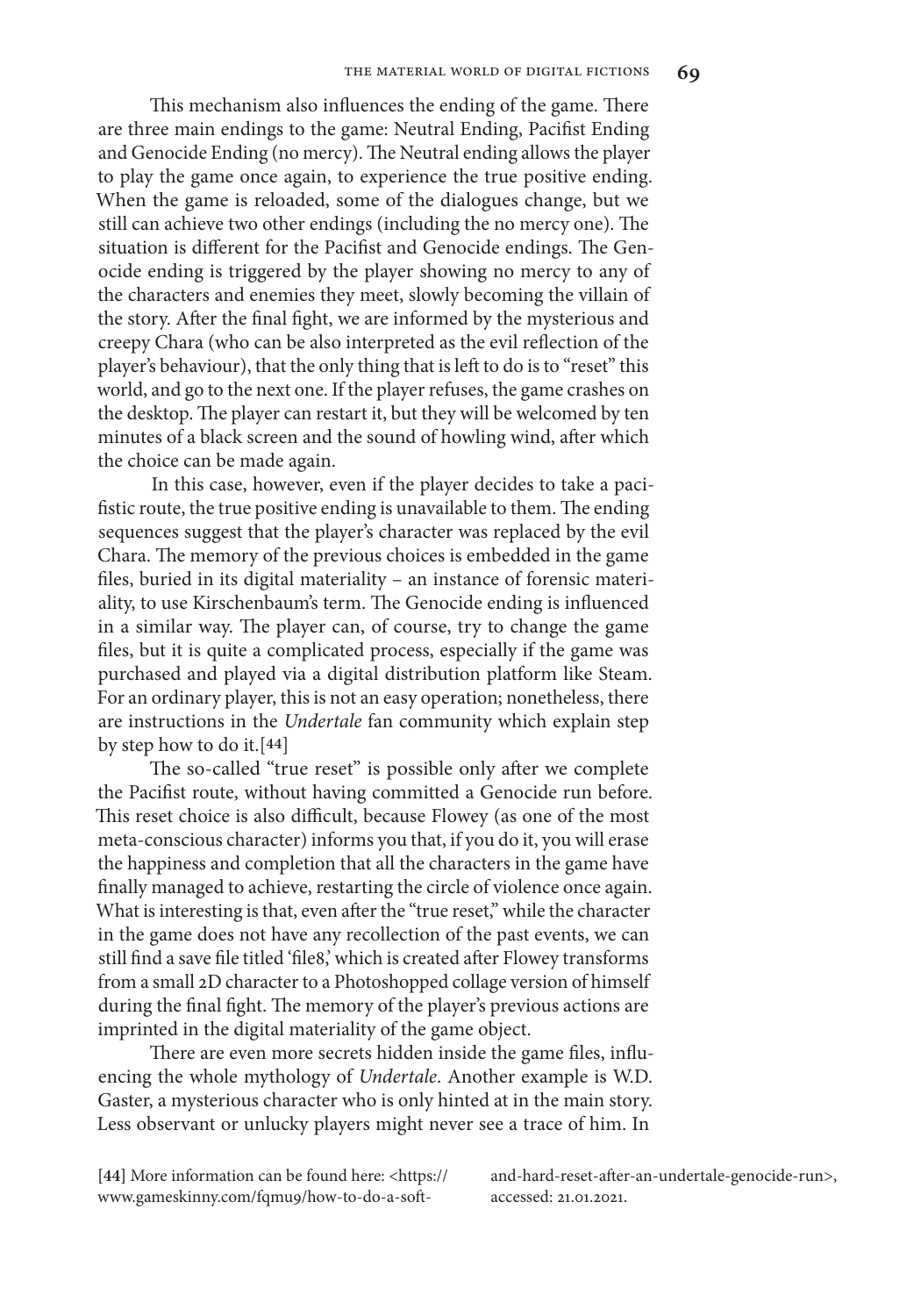person, he appears only in one room, and only when the fun value[**45**] of the game is set to the specific number of 66. Sometimes, when the fun value has the required number, you can meet other beings that mention him and hint at the secrets behind his character. There is also a hidden room that can be accessed only through manipulating save files or using the debug menu. In short, it is only through the manipulation of the game object materiality that the secret story of W.D. Gaster can unfold.

There are more pieces of narration hidden inside *Undertale*, but most of these require us to look at the storyworld as something that is localized only through the illusion of the representational element, as Kantor called it. The storyworld here is anchored to the digital materiality of the game. It is hard to understand what is happening in the game – accepting, for example, all the crashes that happen during the confrontation with Flowey – without accepting the presence of the body of the game. The game object here is no longer only a digital space that creates the storyworld. It becomes an active part of storyworld, almost as if the game becomes the final character player has to face. The game, then, is not only a digital partner we play with, but also a keeper of secrets. Therefore, some of the more inquisitive players turn to the game files to look for more clues that will help them uncover more truth about the world of *Undertale*. These players have even found a particular audio file (abc\_123\_a.ogg) left behind by Toby Fox, which contains a short message. The original message, voiced with text-to-speech synthesizers, asks curious players not to share the secrets they find with the online community, because that would spoil the fun. It also contains a threat that, if someone leaks secrets to the public, there would be no more new ones. Not surprisingly, the audio file was posted online by fans, and, in the later version of the game, was replaced by an eerie synthesized laugh.[**46**] This is another mischievous example that emphasizes the importance of the digital materiality of the game as something that allows playful actions, but also as being an important part of the storyworld experience. Following the premises of Leino's work about playable artifacta, we can read this as an example of how materiality and the process of play are intertwined with each other. Only in this way can the world of *Undertale* be filled with secrets.

### **Conclusion**

*Undertale* is not the only game that plays with such metadesign techniques to create a new experience for the player. Other games, such as *Doki Doki Literature Club* (Team Salvato, 2017) or *The Stanley Parable,*  also push their players to not only reflect upon the game's materiality, but also to tinker with it. Some of the secrets in *The Stanley Parable* – like the so-called "Serious Ending" – are hidden and only accessible

**[45]** The fun value is a mechanism that uses randomly generated number from 1 to 100. Each number indicates which events, characters or lines of dialogue will be experienced by the player after they reset the game.

**[46]** You can read more about this and other files here: <https://undertale.fandom.com/wiki/Unused\_ Music\_Tracks>, accessed: 21.01.2021.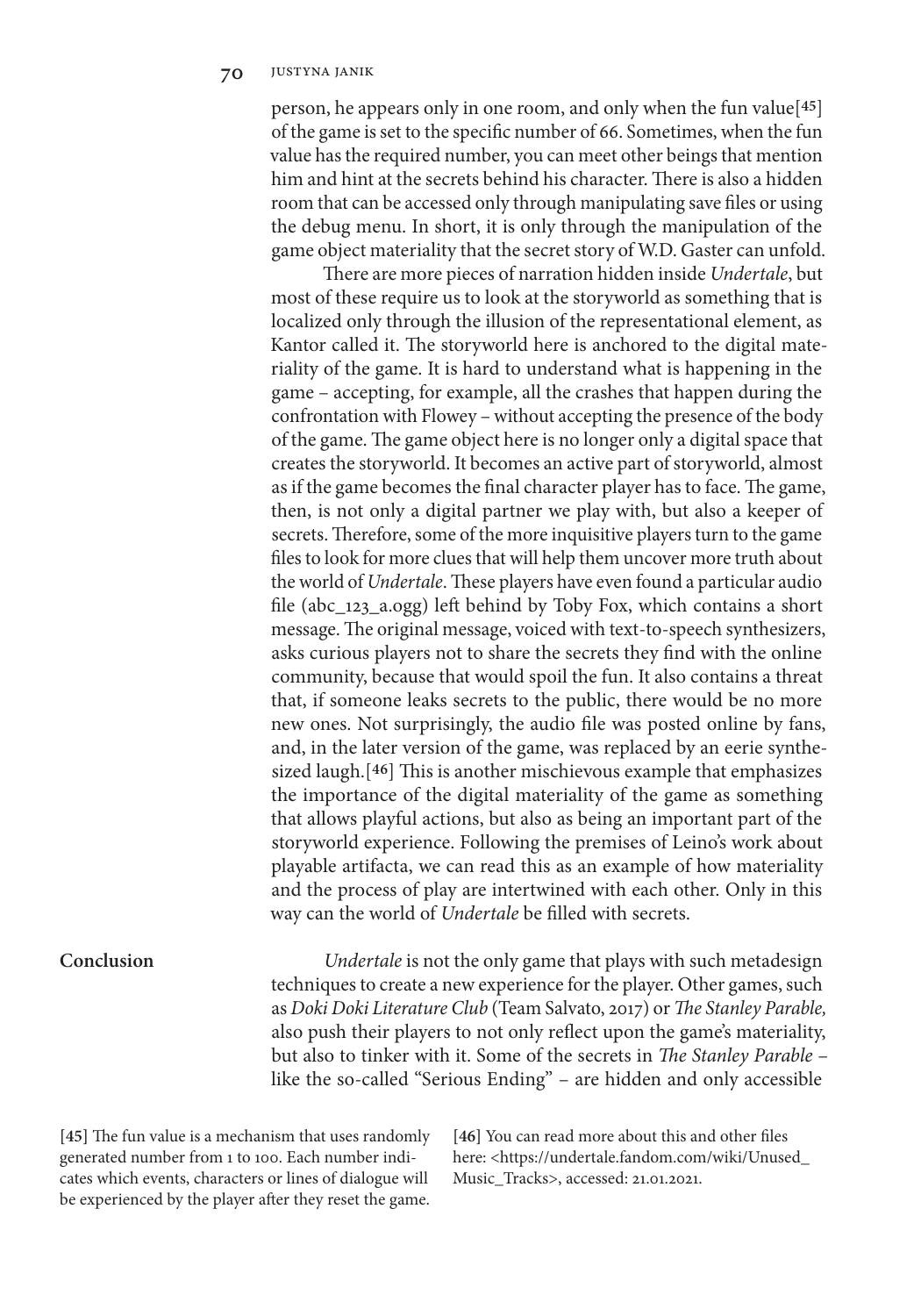through typing a specific command in the console menu. This tinkering is even more profound in *Doki Doki Literature Club*, where the player has to delete some of the game files to actually finish the game. What such playful gaming instances foreground is that the narrative layer is not the goal of the game software's existence; it is a ready-made part of it. It is revealed through the performative actions of the bodies of play; were it not for the interaction between the digital body of the game and the human body of the player, the fiction would never exist. As Kantor explained, "The FICTION (plot) of a drama, continuously disappearing and reappearing, "shone through" the "life" of these bio-objects. [...]."<sup>[47]</sup> The creative co-existence of those bodies and the performative nature of their bond allows the narrative layer of the game to appear. With every step and action inside the game that the player takes, there is a chance that a set of gameplay choices would resolve with a story waiting to be told. It does not have to be the big, epic story of a glorious hero. The story can be as small as a few second of gibberish dialogue that was forgotten by the designer and left inside the game files, only to abruptly appear and bring something new to the game experience. As the bodies inside Kantor's bio-object often behaved erratically during the performative action of the play, the fiction "suddenly disappeared inexplicably; at times, it appeared unexpectedly"[**48**], but it never vanished entirely, or lost its meaning. Therefore, fiction can neither appear outside the materiality of the game, nor can the materiality of the game object escape the fiction that tries to cover it. All of the bodies of play, human and non-human, are intertwined together to perform the meanings through their own materiality.

- Aarseth E., *Doors and perception: fiction vs. simulation in games*, "Intermédialités / Intermediality" 2007, no. 9, p. 35–44**,** <https://doi.org/10.7202/1005528ar>, accessed: 21.01.2021
- Apperley T., *Gaming Rhythms: Play and counterplay from the situated to the global*, Amsterdam 2010
- B.d., Interview with Yuk Hui in Popphilosophy, 24 February 2017, <http://philochina.org/?p=231>, accessed: 21.01.2021
- Calleja G., *In-Game: from immersion to incorporation*, Cambridge 2011

*Cyberpunk 2077* (CD Projekt, 2020)

*Firewatch* (Campo Santo, 2016)

- *Fortnite: Battle Royale* (Epic Games, 2017)
- Galloway A.R., *Gaming: Essays on algorithmic culture*, Minneapolis 2006
- Hui Y., *Towards a relational materialism*, "Digital Culture & Society" 2015, vol. 1, no. 1
- Hui Y., *What is a digital object?,* "Metaphilosophy" 2012, vol. 4, no. 43
- Janik J., *Ghosts of the present past: Spectrality in the video game object*, "Journal of the Philosophy of Games" 2019, vol. 1, no. 2, <https://journals.uio.no/JPG/ article/view/2943>, accessed: 21.01.2021

**[47]** T. Kantor, The Room…, p. 359. **[48]** Ibidem.

bibliography